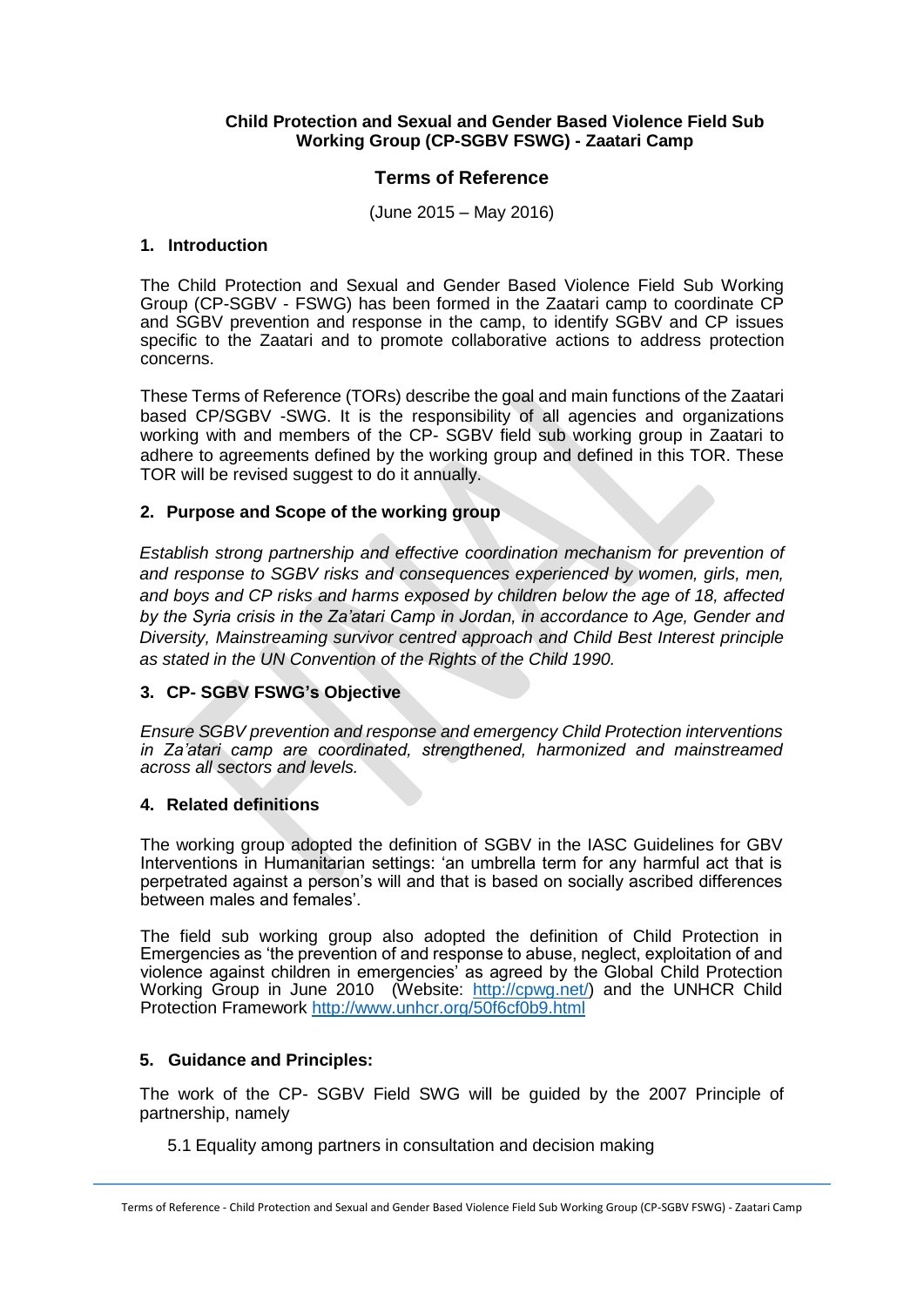- 5.2 Transparency among partners
- 5.3 The primacy of result oriented approach to humanitarian action
- 5.4 Responsibility between partners to accomplish undertaken tasks
- 5.5 Complementarity between the capacity of activities of national and international actors

#### **6. CP - SGBV FSWG's Operational and Strategic approaches:**

- 6.1 Strengthen strategic partnership and ensure active participation of all relevant actors, including related government institutions and UN agencies; International Red Crescent; NGOs & INGOs; and community based structures.
- 6.2 Coordinate with the protection sector to ensure protection trends at the district level are considered when planning and implementing CP and SGBV prevention and response interventions;
- 6.3 Engage refugees in the design of programs and activities related to CP and SGBV throughout the program cycle
- 6.4 Engage and support community based-structures and expand prevention activities through participatory approaches, outreach, house-to-house visits and specialized centres;
- *6.5* Engage with other sectors to ensure minimum standards for CP and SGBV prevention and response ,
- *6.6 Involve women, girls, men and boys in CP and SGBV initiatives as; peer-topeer, educational, parenthood skills, school enrolment, reproductive health, early Marriage awareness.*
- 6.7 *Use existing mechanisms in dissemination of awareness messages related to*  CP- SGBV ( including but not limited to : Community Mobilization Working Group ; District Working Group and Youth Working Group ) disseminated via the CMWG , District and Youth Working

## **7. Working Group's modality**

Under the umbrella of the Protection Working Group, the CP and SGBV Sub-working groups Jordan, the CP-SGBV Za'atari field sub working group is a coordination body established to discuss CP-SGBV specific issues in Zaatari .The CP-SGBV field subworking group meets bi-weekly in the Zaatari Base camp. Meeting minutes and agendas are regularly shared with the group members and updated on the UNHCR Web portal. The International Medical Corps (IMC) and the Institute for Family Health-Noor Al Hussein Foundation (IFH-NHF) chairs the CP/SGBV Field Sub Working Group with the support of UNFPA, UNHCR and UNICEF. Other agencies wanting to support coordination activities by co-chairing the working group should inform IFH, IMC, UNFPA and UNHCR to open discussion and reach group consensus.

The CP-SGBV field sub-working group (Zaatari) maintains coordination and information sharing with the Protection Working Group in Zaatari camp, the CP and SGBV sub-working groups at the National Level (Amman). This ensures CP/SGBV initiatives are in line with the broader protection and SGBV strategies and that common SGBV and CP issues are adequately discussed and comprehensively addressed.

The following mechanisms are established to maintain coordination and information sharing between the CP- SGBV Field Sub-working Group and other coordination mechanisms at field and national level:

Terms of Reference - Child Protection and Sexual and Gender Based Violence Field Sub Working Group (CP-SGBV FSWG) - Zaatari Camp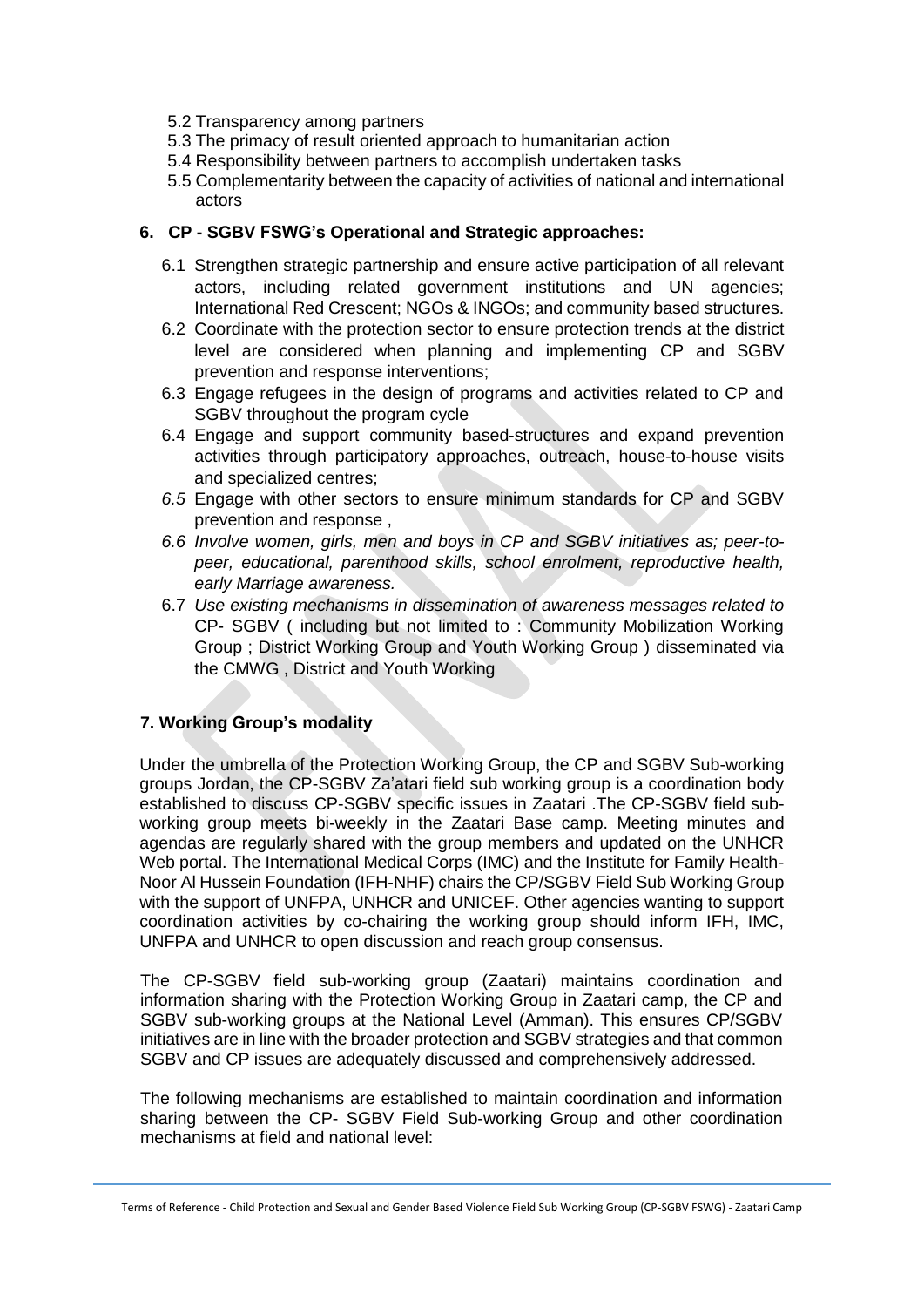# **Protection Working Group (Zaatari):**

- Two focal points represents the CP/SGBV field sub-working group at the Za'atri's Protection Working group;
- The chairs of the PWG regularly share protection minutes and protection working group related documents with the CP/SGBV field sub-working group members;
- The chairs regularly shares CP/SGBV field sub-working group minutes and documents with the protection working group;
- A protection focal point is part of the CP/SGBV field sub-working group.

# **Other relevant coordination structures within the Za'atari Camp**

- The Co-chairs, in consultation with members of the Za'atari's CP-SGBV FSWG, will establish mechanisms for cooperation with other sectors and working groups, including, but not limited to: Camp Management Coordination (CMC); District Coordination Working; Community Mobilization Working Group , Youth Working Group; and Age and Disabilities Working group. The cooperation mechanisms is to ensure that CP and SGBV issues are shared and addressed.
- Chairs or identified focal points from CP-SGBV Za'atari sub-working group, presents related CP-SGBV issues and concerns at other sectors and working group when needed. And other sectors nominate representative to attend the CP- SGBV Working Group meetings in a regular bases, active and participatory manners.

# **The National SGBV & CP Sub Working Groups (Amman)**

- The chairs of the CP-SGBV Field SWG Za'atari, regularly shares minutes and related documents with the National CP and SGBV sub-working group's coordinators.
- The chairs of CP- SGBV FSWG Za'atari's present the working group's discussions and findings to the National CP and SGBV sub-working groups on a monthly basis; and invites Nationals coordinators to present national level discussion to the members when required.

## **8. Membership, commitments and role of CP - SGBV SWG participants**

Members of the CP- SGBV field sub-working group commit to actively participate and attend CP-SGBV field sub-working group meetings, and to carry out and advocate for CP-SGBV initiatives discussed and agreed by the group. Members of the CP-SGBV sub-working group can also be members of other working groups. All agencies, organizations, authorities and camp management are invited and encouraged to participate in the CP-SGBV field sub-working group and to carry out CP-SGBV field sub-working group objectives as per the indicated commitment. The CP-SGBV field sub-working group encourages the participation of refugees in decision making to discuss and prioritize issues of concern. The CP/SGBV field sub-working group chairs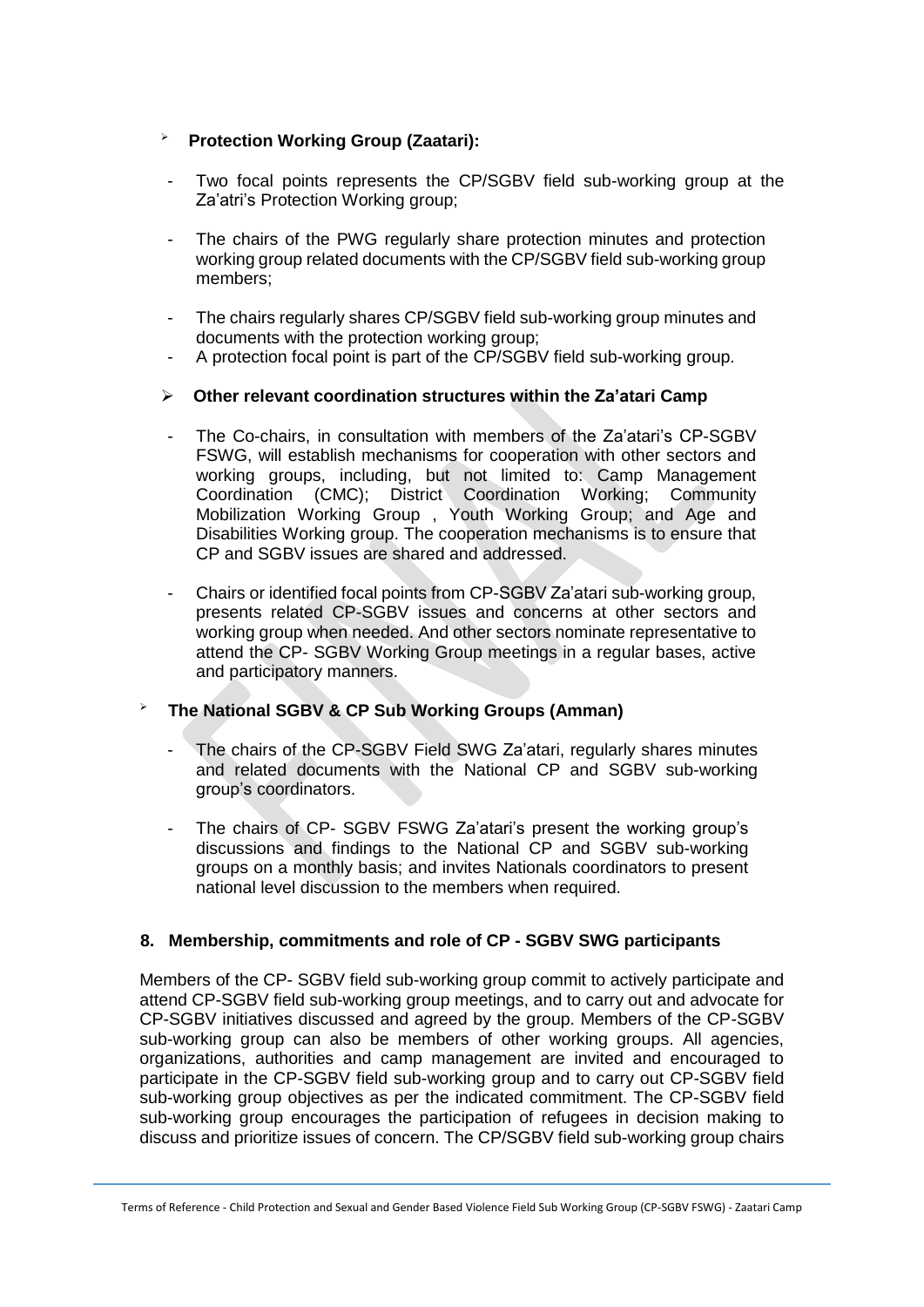commits to represent the group, share documents and facilitate the coordination of CP/SGBV initiatives discussed and agreed by the group.

# **9. Role of participants of the CP/SGBV SWG – Za'atari Camp**

All partners have shared mutual responsibilities to meet the CP and SGBV needs of refugees in Za'atari camp, in a timely and accountable manners. The minimum commitment for participations include, but not limited to the following:

- 9.1 Commitment to humanitarian principles and the principles of partnership
- 9.2 Commitment to mainstream CP and SGBV in program delivery.
- 9.3 Readiness to participation in actions that specifically improve accountability to Za'atari refugee's population in matters related to CP and SGBV.
- 9.4 Capacity and willingness to contribute to the development, review, implementation, monitoring and evaluation of the CP-SGBV work plan;
- 9.5 Active participation in meetings, sectoral meetings, joint assessment and campaigns.
- 9.6 Commitment to mainstream cross cutting issues (including age , gender, HIV/AIDs, disabilities, LGBTI protection);
- 9.7 Demonstrated understanding of duties and responsibilities associated with the membership of the CP-SGBV SWG – Za'atari Camp;
- 9.8 Maintain consistency in attending the CP-SGBV SWG Za'atari Camp
- 9.9 Flexibility in information sharing while maintaining confidentially and privacy
- 9.10 Support engagement of all relevant actors
- 9.11 Take CP and SGBV issues and discussions into your internal organizational process as necessary.
- 9.12 Participate and support planning, implementation, monitoring and evaluation of joints event.

# **10. Core tasks of the Za'atari CP/SGBV SWG**

## **10.1 Support service delivery**

- 10.1.1. Ensure service delivery is driven by agreed national and sub-national strategic priorities
- 10.1.2. Mapping of existing services: 4Ws, and eliminate duplication of service delivery
- 10.1.3. Review, update, and/or disseminate existing referral pathways, and SOPs
- 10.1.4. Integrate CP and SGBV services provision and build partnership and connection between specialized and nonspecialized service providers
- 10.1.5. Disseminate information amongst refugees and field-based service providers on the available CP-SGBV services and how to access them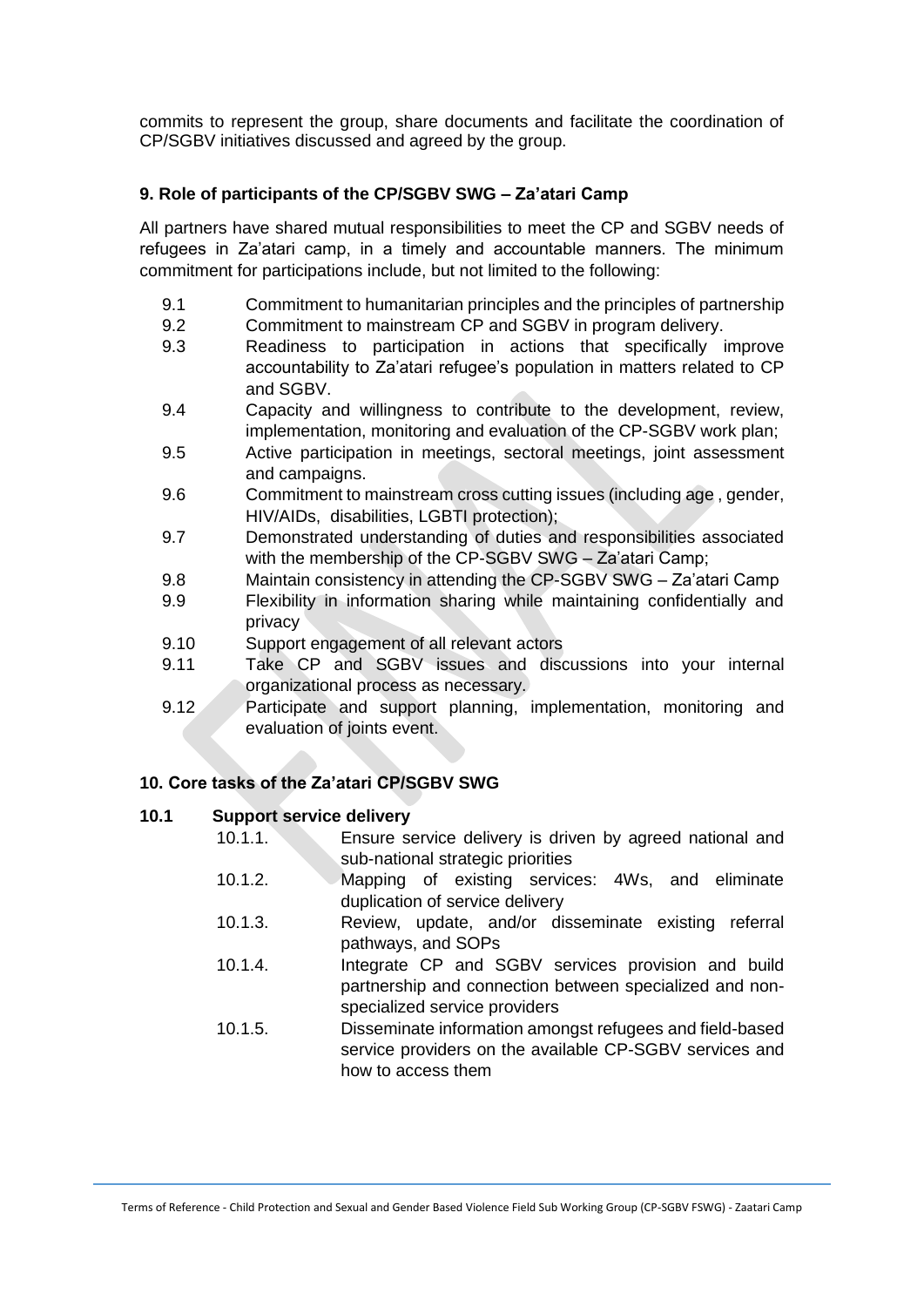- **10.2 Inform strategic decision making for prevention and response to CP and SGBV** 
	- 10.2.1 Establish mechanisms to inform decision making and planning in other sectors and working groups, including, but not limited to: Camp Management Coordination (CMC); District Coordination Working; Community Mobilization Working Group, Youth Working Group; and Age and Disabilities Working group.
	- 10.2.2 Carry out, review and update needs assessment.
	- 10.2.3 Analysis to identify and address emerging gaps, obstacles in prevention and response to SGBV and CP issues.
	- 10.2.4 Prioritization based on gap analysis.

## **10.3 Planning and Strategy development**

- 10.3.1 Review and update existing CP and SGBV Workplans (objectives, activities, targets and indicators).
- 10.3.2 Clarify funding requirements and gaps, prioritization and CP-SGBV contribution to the overall protection strategic response plan for refugees in Za'atari camp.
- 10.3.3 Establish and/or engage existing refugees groups to facilitate a venue for contextually/culturally appropriate dialogues on SGBV and CP related issues

#### **10.4 Promote CP and SGBV standards and strengthen capacities of Za'atari based service providers and refugees**

- 10.4.1 Strengthen the capacity of field based service providers, in the identification, referrals and response to survivors of SGBV, as well as response to violence, exploitation, neglect and nondiscrimination against children;
- 10.4.2 Raise awareness and build the capacity of refugee and community bases structures to take active in prevention and response to CP and SGBV including identification, referrals and support to survivors of SGBV and children victims of violence, exploitation, abuse and neglect.

#### **10.5 Monitoring and reporting on implementation of the work plan**

- 10.5.1 Conduct regular monitoring of the implementation of the CP-SGBV Work plan to ensure outputs are met.
- 10.5.2 Revise the CP/SGBV work plan once a year.

#### **10.6 Contingency planning and preparedness for emerging emergency whenever feasible and relevant**

#### **10.7 Advocacy :**

10.7.1 Conduct regular safety audits and participatory assessment and use findings to advocate for SGBV and CP sensitive programming